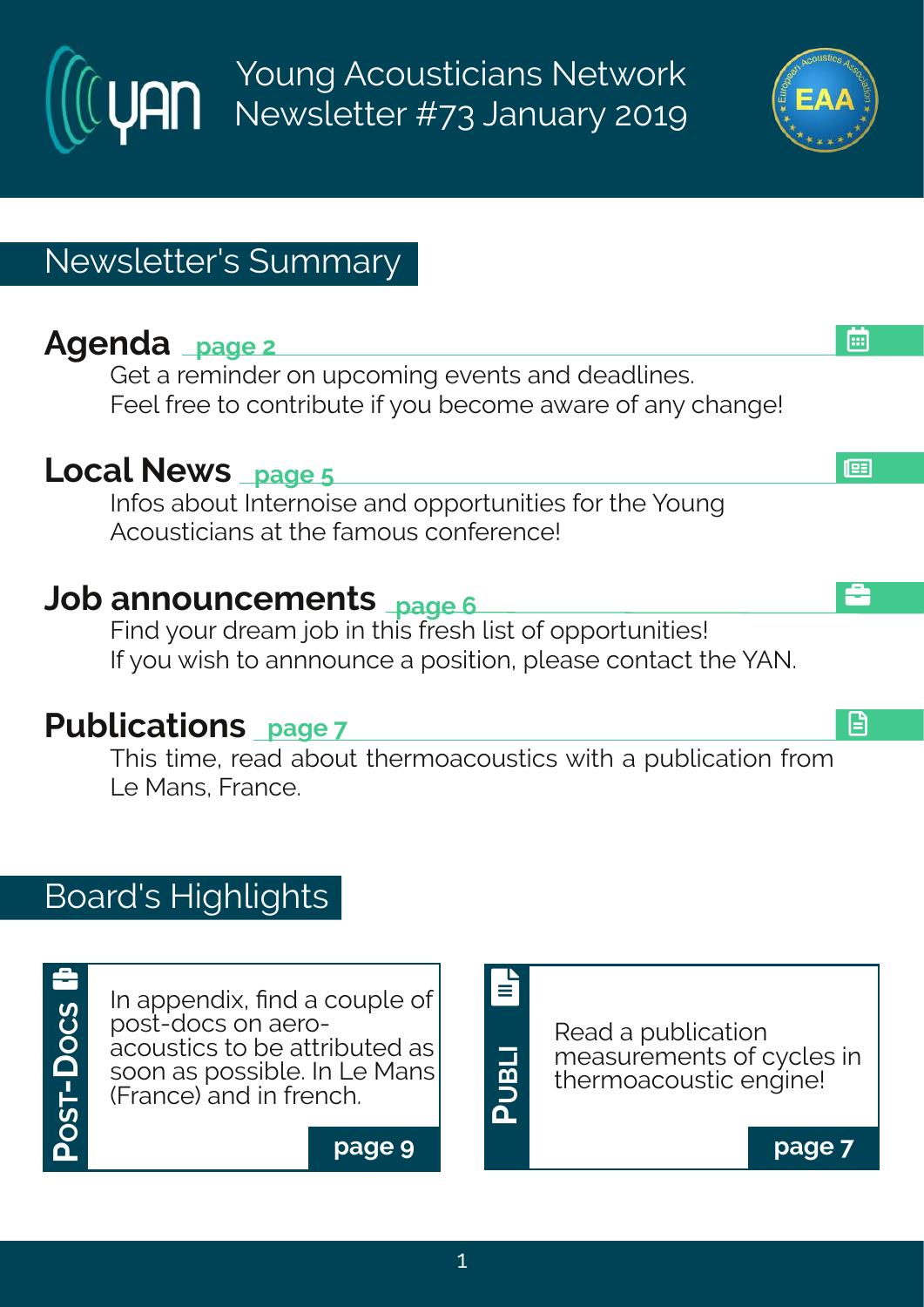**January 2019**



**March 2019**

**18 th - 21 st — DAGA 2019 —** [Jahrestagung](http://www.daga2019.de/en/) für Akustik. Rostock, Germany.

**20 th - 23 rd — AES Dublin 2019 —** 146th [International](http://www.aes.org/events/146/exhibitors/downloads/AESdublin2019_Brochure.pdf) Pro Audio Convention. Dublin, Ireland.

**27 th - 29 th — IIA 2019 —** AES [International](http://www.aes.org/conferences/2019/immersive/) Conference on Immersive and Interactive Audio. York, UK.

# Upcoming Events

Did we miss <sup>a</sup> date ?

**16 th —** New WHO Noise [Guidelines.](https://www.ioa.org.uk/civicrm/event/info%3Fid%3D418%26reset%3D1) London, UK.

**17 th - 19 th — AFPAC 2019 —** Anglo French Physical Acoustic [Conference.](http://afpac2018.iopconfs.org/home) Fréjus,

# **January 2019**

**19 th — SAnPM —** Symposium on Acoustics of [Nanoporous](https://www.eventbrite.co.uk/e/symposium-on-acoustics-of-nanoporous-materials-tickets-54101423815) Materials. Salford, UK.

# **Behind the YAN, there's**

**humans you can help!**

The agenda listing is all gathered by hand: if you think we missed something relevant, don't hesitate to tell us!

### **yan@euracoustics.org**











**R** 

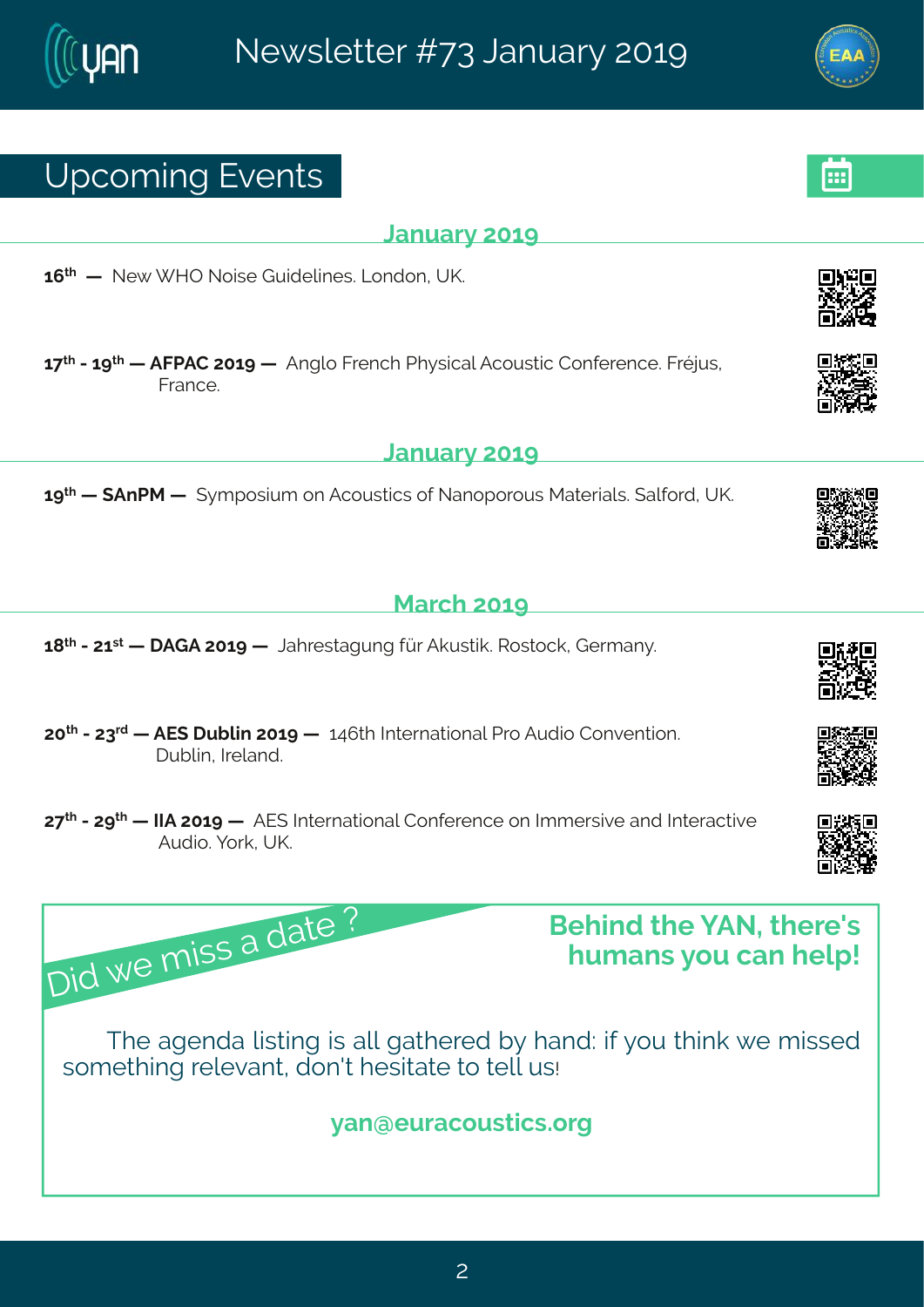**January 2019**

# Upcoming Deadlines

**31 st** — [ACOUSTICS](https://www.windturbinenoise.eu/content/conferences/8-wind-turbine-noise-2019/) 2019. Milton Keynes, UK. **Deadline for abstract**

**31 st — ICSV 26** — 26 th [International](https://www.icsv26.org/) Congress on Sound and Vibration. Montreal, Canada. **Deadline for paper**

### $\mathbf{1}^{\mathsf{st}}$  — **ICA 2019** — 23<sup>rd</sup> [International](http://www.ica2019.org/) Congress on Acoustics. Aachen, Germany. **Deadline for abstract**

**15 th — DAGA 2019** — [Jahrestagung](http://www.daga2019.de/en/) für Akustik. Rostock, Germany. **Deadline for abstract submission of"late posters"**

### **March 2019**

**February 2019**

- $\mathbf{1}^\text{st}$  Internoise 2019  $-$  48<sup>th</sup> International Congress and Exhibition on Noise Control [Engineering.](https://noisecon19.inceusa.org/) Madrid, Spain. **Deadline for paper submission**
- **1 st — NOISECON 2019** INCE-USA Annual General Meeting. San Diego, USA. **Deadline for abstract [submission](http://internoise2019.org/index.html)**
- **15 th — DAGA 2019** [Jahrestagung](http://www.daga2019.de/en/) für Akustik. Rostock, Germany. **Deadline for poster award applications**
- **31 st — DAGA 2019** [Jahrestagung](http://www.daga2019.de/en/) für Akustik. Rostock, Germany. **Deadline for paper submission**



















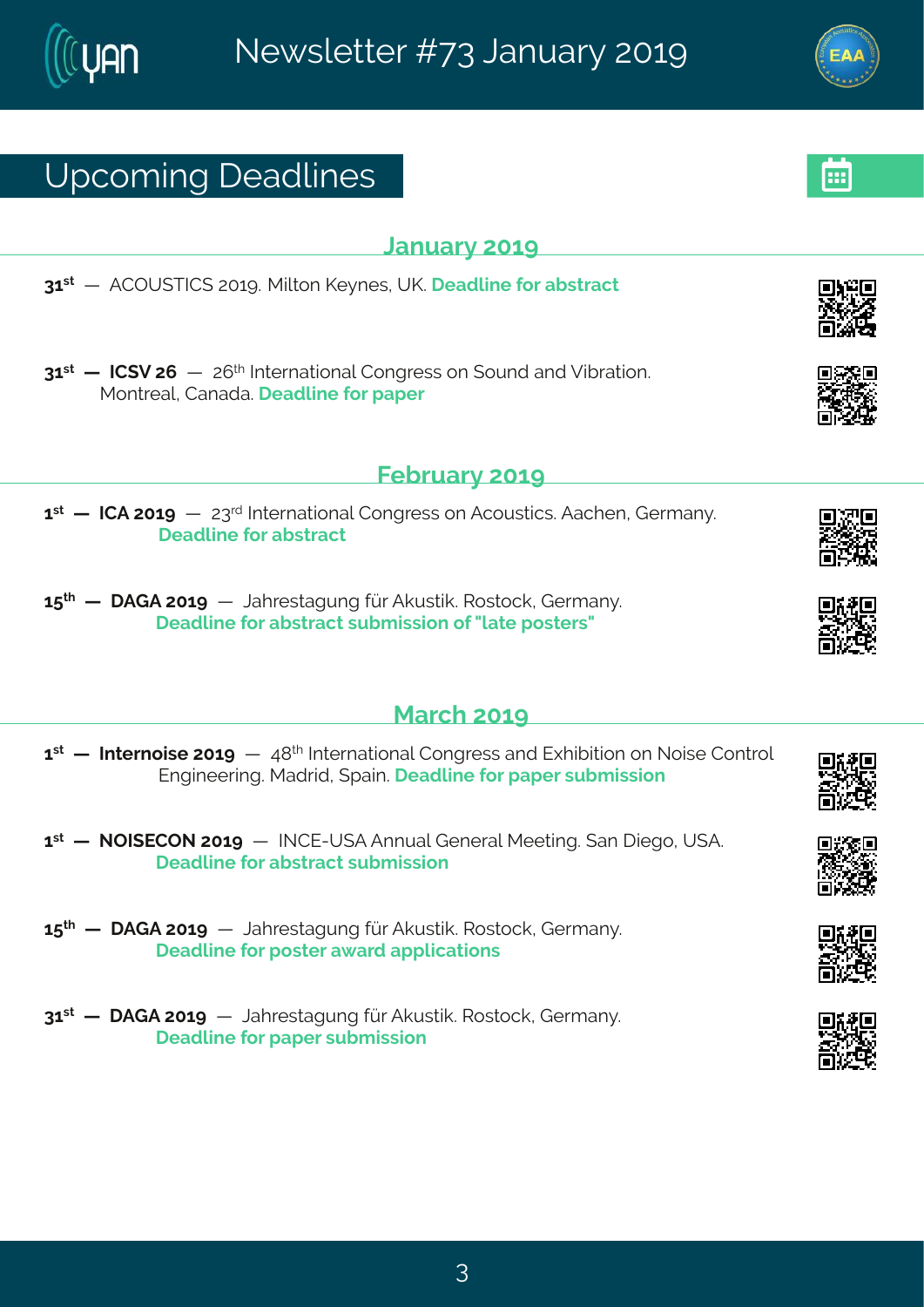



### Major Conferences



### **ICA 2019**

The **International Congress on Acoustics** is a week-long gathering of reaserchers in all the domains of acoustics and vibrations. This time the conference is organised by the Geman Acoustical Society (DEGA) . The wide range of topics covers subjects from speech processing, building acoustics, bioacoustics, measurement and sensor technologies and much more.

### **Where/when:**

**Sept. 09 - 13 2019. Aachen, Germany**

### **Important Dates**

**Feb. 1 st** Abstract Submission Deadline **Mar. 1 st** Notification of Acceptance **May 1 st** Deadline for peer-reviewed manuscripts **Jun. 1 st** Paper Submission Deadline **Jun. 1 st** Early Bird Registration

### **Grants**

There are **two grants offered** by the German Acoustical Society (DEGA), along with the International Commission for Acoustics (ICA) and the American Socity of Acoustics (ASA).

### **ICA-ASA-DEGA Young Scientist Conference**

Grant for international students outside Germany. **Deadline: February 1st, 2019**

### **DEGA Young Scientist Grants**

Grant for German students. **Deadline: July 15th, 2019**

### **Internoise 2019**

The renowned **Internoise** will be hosted by the Spanish Acoustical Society (SEA), and will feature speakers such as Inés Lopez Arteaga on road & rail noise and Jun Yang on sound zone reproduction using loudspeaker array. The congress will cover topics from fundamental research to engineering in all the domains of acoustics and vibration control.

### **Where/when:**

**June 16 - 19 2019. Madrid, Spain**

### **Important Dates**

**Mar. 1 st** Paper Submission Deadline **Apr. 15 th** Early Bird Registration **May 31 st** Standard Registration

### **ICSV 2019**

The **International Congress on Sound and Vibrations** is a leading event in the area of acoustics and vibration and provides an important opportunity for scientists and engineers to share their latest research results and exchange ideas on theories, technologies and applications in these fields.

### **Where/when:**

**July 7 - 13 2019. Montreal, Canada**

### **Important Dates**

**Jan. 31 st** Peer-reviewed Paper Submission **Mar. 31 st** Non reviewed Paper Submission **Apr. 15 th** Early Bird Registration **May 31 st** Standard Registration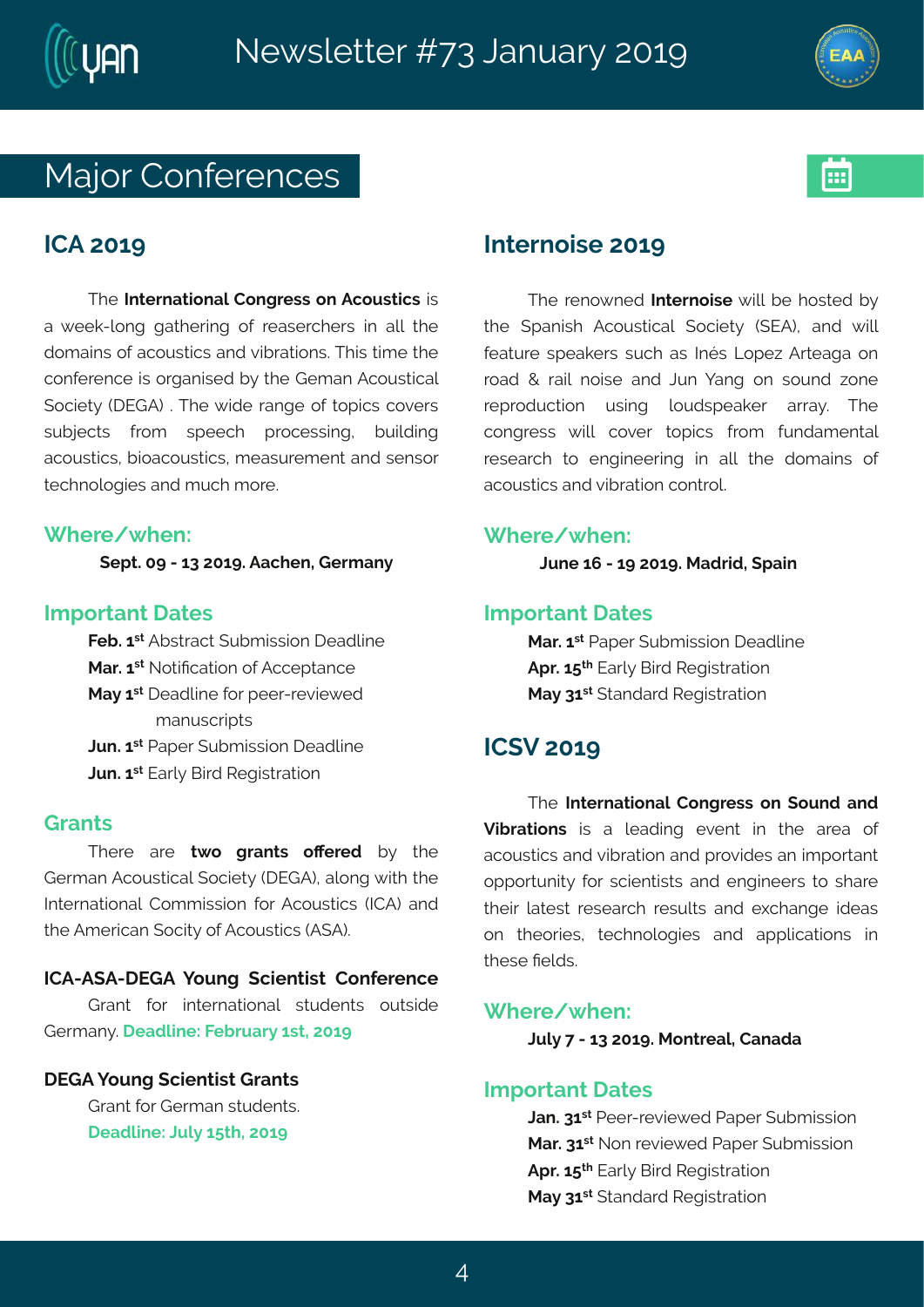



193

### Local News

### **Happy New Year!**

2018 has come and go, and with it a lot of very nice and fruitful encounters , conferences, projects and achievements.

In 2018, the YAN changed a lot: new design for the newsletter, conference sessions, new board members, etc. 2018 really was an interesting year and hopefully, 2019 will be one too.

We wanted to take this opportunity to thank Cristina Zamorano Martinez for the time she spend animating the network. She held the chair for more than 4 years, managing the YAN to better serve the community of young acousticians in Europe and in the world. Thank you Cristina!

In october 2018, Cristina stepped off and Mathieu Gaborit took over the YAN chair. On your side, not much has changed : the newsletter is still here and you'll keep receiving information about the world of acoustics. The board is now working on you ways to reach you and bring young acousticians together for more than social event (even though we won't stop having drinks all together during conferences!).

We also wanted to thank some of the board members that left, including our current publications manager Bartłomiej. Thanks to all of you for the energy you dedicated to this project!

May 2019 be as fruitful and fulfilling as you expect and may we meet at the next social event!

### **Urgent: open positions in Le Mans, France**

A couple of open positions in Le Mans, France, must be filled as soon as possible. These are post-doctoral positions treating about noise reduction for aircraft. They include both aero-acoustics and electroacoustics.

The offers (in French) are included in the appendices. Inquiries and applications must be sent to Stéphane Durand by email ( stephane.durand@univ-lemans.fr ).

### **INAD 2019: International Noise Awareness Day**

This international day aims at raising awareness of the public about bothersome noise either at work or at home. This year, INAD will take place on Wednesday 24th of April. More information is included on the website : http://chchearing.org/noise/day/

Join us!

The YAN is always looking for new local representatives and motivated board members !

If you're interested to give us a hand, contact us directly at:

**yan@euracoustics.org**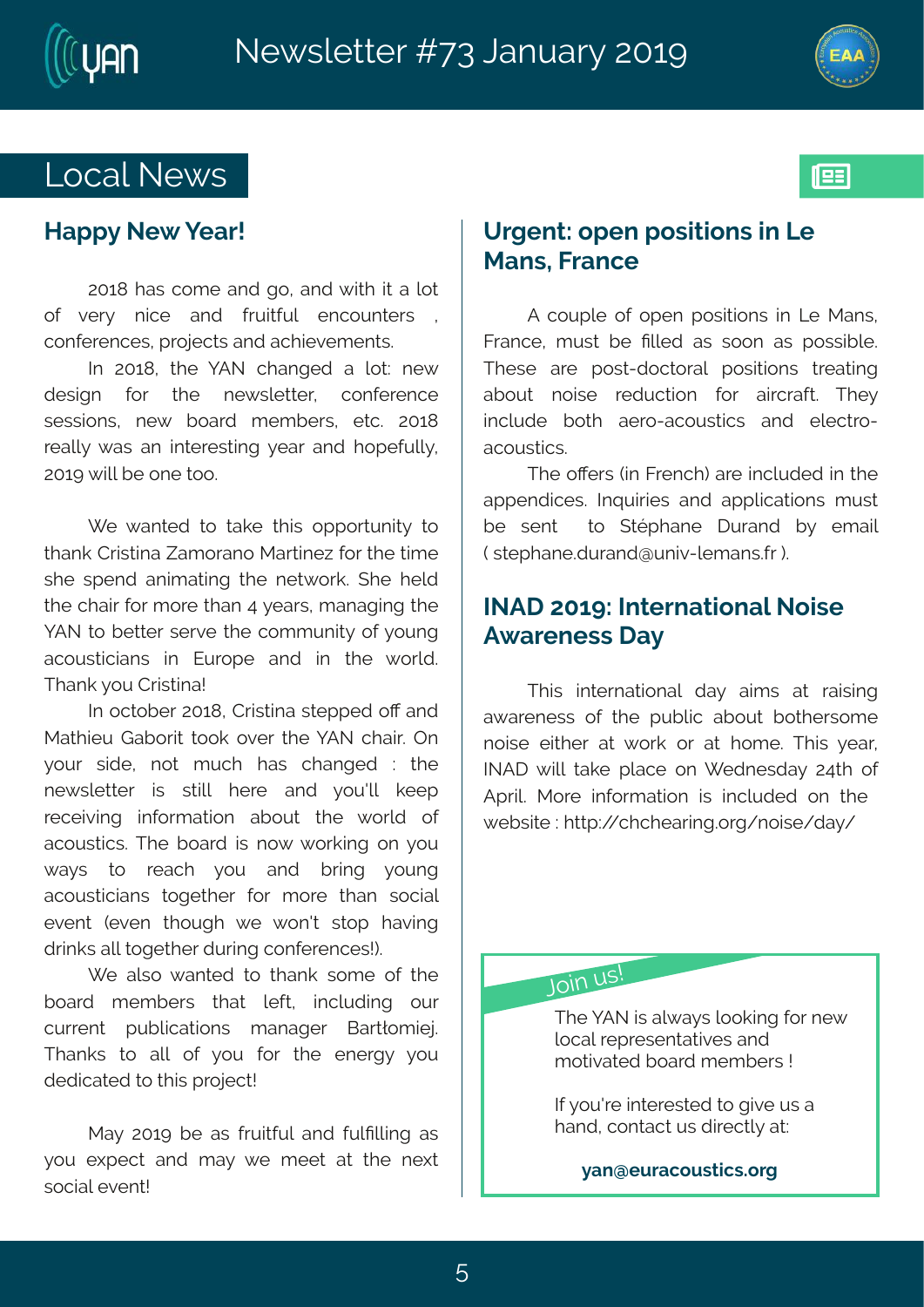# Job Announcements

Aircraft external noise specialist at Airbus. [Toulouse,](http://company.airbus.com/careers/jobs-and-applications/search-for-vacancies~lang=es~jobid=001A4B0A914A1ED8BB94417E21C4DE02~.html) France.

Research Associate in the field of Audio and Media [Technologies](https://recruiting.fraunhofer.de/Vacancies/31585/Description/2) at Franhoufer Institute for Integrated Circuits (IIS). Erlangen, Germany.

Acoustic Consultant at Atkins. [Birmingham,](https://recruiting.fraunhofer.de/Vacancies/31585/Description/2) United Kingdom.

Acoustics Consultant at BWB Consulting. [Manchester,](https://eu1.advorto.com/BWBConsulting/VacancyInformation.aspx?VId=23614) United Kingdom.

Acoustic Consultant at Flagship Consulting (agency). Newcastle, [Peterborough,](https://www.cv-library.co.uk/job/209230685/Acoustic-Consultant?hlkw=Acoustic&search_location=Leeds&sid=17503232-b5a9-4bd4-affb-446b61debe9d) Leeds or Manchester, UK.

Acoustic Engineer at Zound Industries. [Stockholm,](https://www.zoundindustries.com/jobs/) Sweden.

Postdoctoral fellowship ['Macroplankton](https://www.jobbnorge.no/en/available-jobs/job/162594/postdoctoral-fellowship-macroplankton-ecosystem-acoustics) – Ecosystem Acoustics' at Institute of Marine Research (IMR). Bergen, Norway.

Product Manager [Acoustics](https://www.avl.com/open-jobs?p_p_id=avljobdbfrontend1_WAR_avljobdbportlet_INSTANCE_NIzBc623DqUz&p_p_lifecycle=0&p_p_state=normal&p_p_mode=view&p_p_col_id=column-1&p_p_col_count=1&_avljobdbfrontend1_WAR_avljobdbportlet_INSTANCE_NIzBc623DqUz_view=jobform&_avljobdbfrontend1_WAR_avljobdbportlet_INSTANCE_NIzBc623DqUz_id=22799) at AVL. Graz, Austria.

Senior Analysis Engineer NVH [Powertrain](https://www.avl.com/open-jobs?p_p_id=avljobdbfrontend1_WAR_avljobdbportlet_INSTANCE_NIzBc623DqUz&p_p_lifecycle=0&p_p_state=normal&p_p_mode=view&p_p_col_id=column-1&p_p_col_count=1&_avljobdbfrontend1_WAR_avljobdbportlet_INSTANCE_NIzBc623DqUz_view=jobform&_avljobdbfrontend1_WAR_avljobdbportlet_INSTANCE_NIzBc623DqUz_id=22309) at AVL. Graz, Austria.

Acoustic Engineer at Dynaudio. [Skanderborg,](https://app.jobmatchprofile.com/e6t6gp) Denmark.























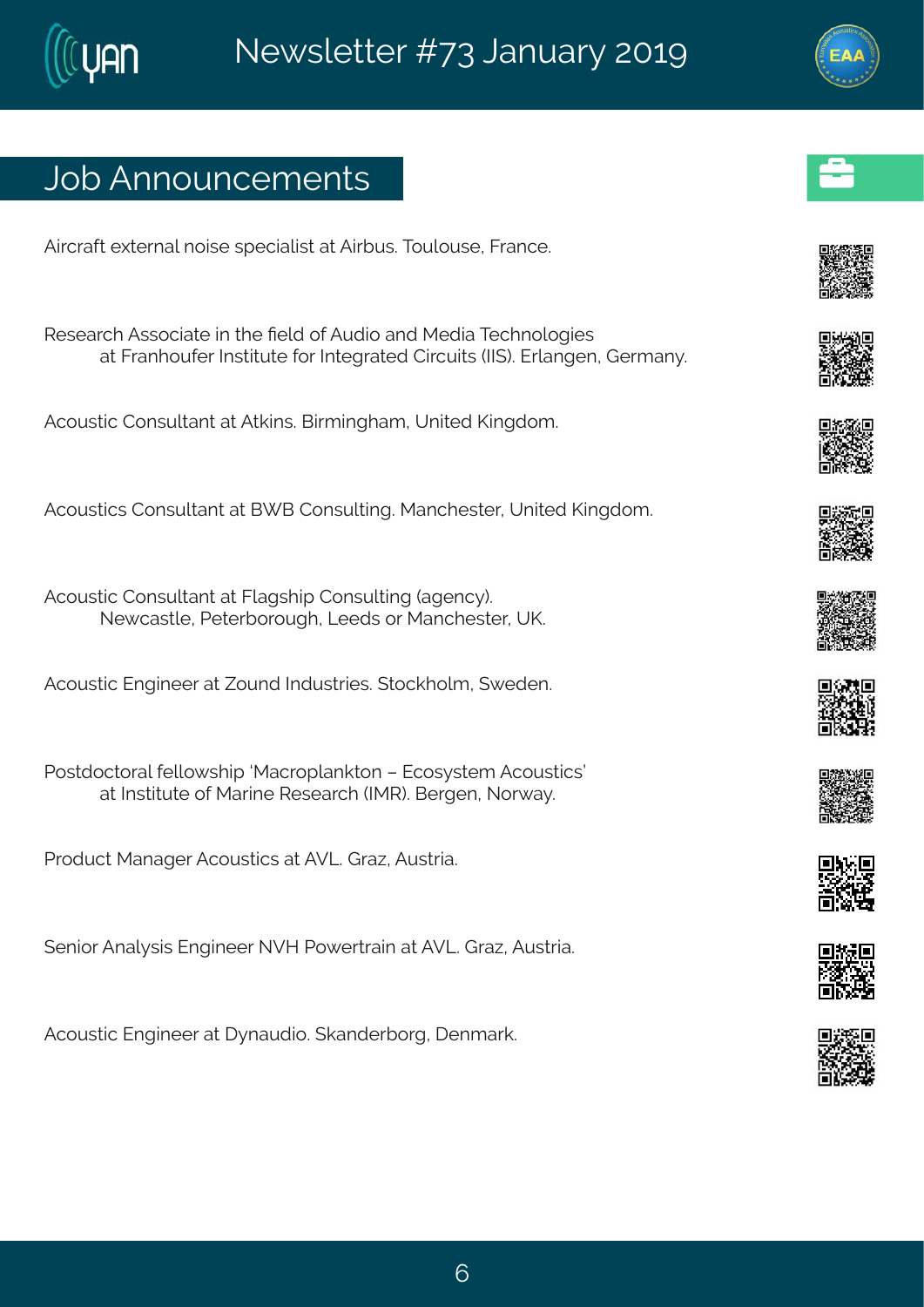



# Publications **Executive**



### **Prediction of limit cycle amplitudes in thermoacoustic engines by means of impedance measurements**

This paper deals with the prediction of the frequency and the amplitude of self-sustained oscillations generated in thermoacoustic prime movers, which are compared to measurements. A specially designed, high amplitude, acoustic impedance sensor was developed to perform measurements of the input impedance of a thermoacoustic core, as a function of the heating power supplied to the device, of the frequency, and of the amplitude of acoustic forcing. Those measurements can then be used to predict the spontaneous generation of acoustic oscillations and their saturation up to a steady-state. Those predictions were successful for various acoustic loads connected to the thermoacoustic core. Moreover, the measurements of acoustic impedance as a function of the amplitude of acoustic oscillations are compared to a model based on the linear thermoacoustic theory, and this comparison provides insights into the processes controlling the saturation of acoustic oscillations. The experimental procedure described in this paper can also have practical value, since it provides an empirical way, in principle, to optimize the coupling between the thermoacoustic core and the load so that the potential efficiency of thermoacoustic energy conversion is maximized.

### **About the author**

Raised in Tahiti, Valentin arrived in Le Mans after his A level (French Baccalauréat) thanks to a mistakes on the orientation website.This



mishap wasn't so bad since he has now spent 8 years in Le Mans (Bachelor, Master's Degree and PhD).

In 2015, he enrolled on a PhD position with Guillaume Penelet and Gaëlle Poignand, collaborating (via the Le Mans Acoustics HUB) with Penn State University, the historic lab for thermoacoustics. Sadly, the lab in Penn State was closed shortly after... Anyway, Valentin kept going with his PhD that he will defend on friday 18th 2019!

His was one of the final candidate in the french MT180 contest (2018 edition) and that triggered a special interest to popularize his research topic and results. The publication presented this month is the very first paper from his PhD. It describes an innovative experimental approach to estimate limit cycles of thermoacoustic systems. It was also one of the Editor's Picks of JAP.

**Author:** Valentin Zorgnotti *et al.* **Affiliation:** LAUM UMR CNRS 6613. Université du Mans, Le Mans, France. **Contact:** *vzorgnotti@univ-lemans.fr*

*Read the full [publication:](https://aip.scitation.org/doi/10.1063/1.5040906)*



7

 $\mathbf{Z}$  . **FO**<u>ທ</u>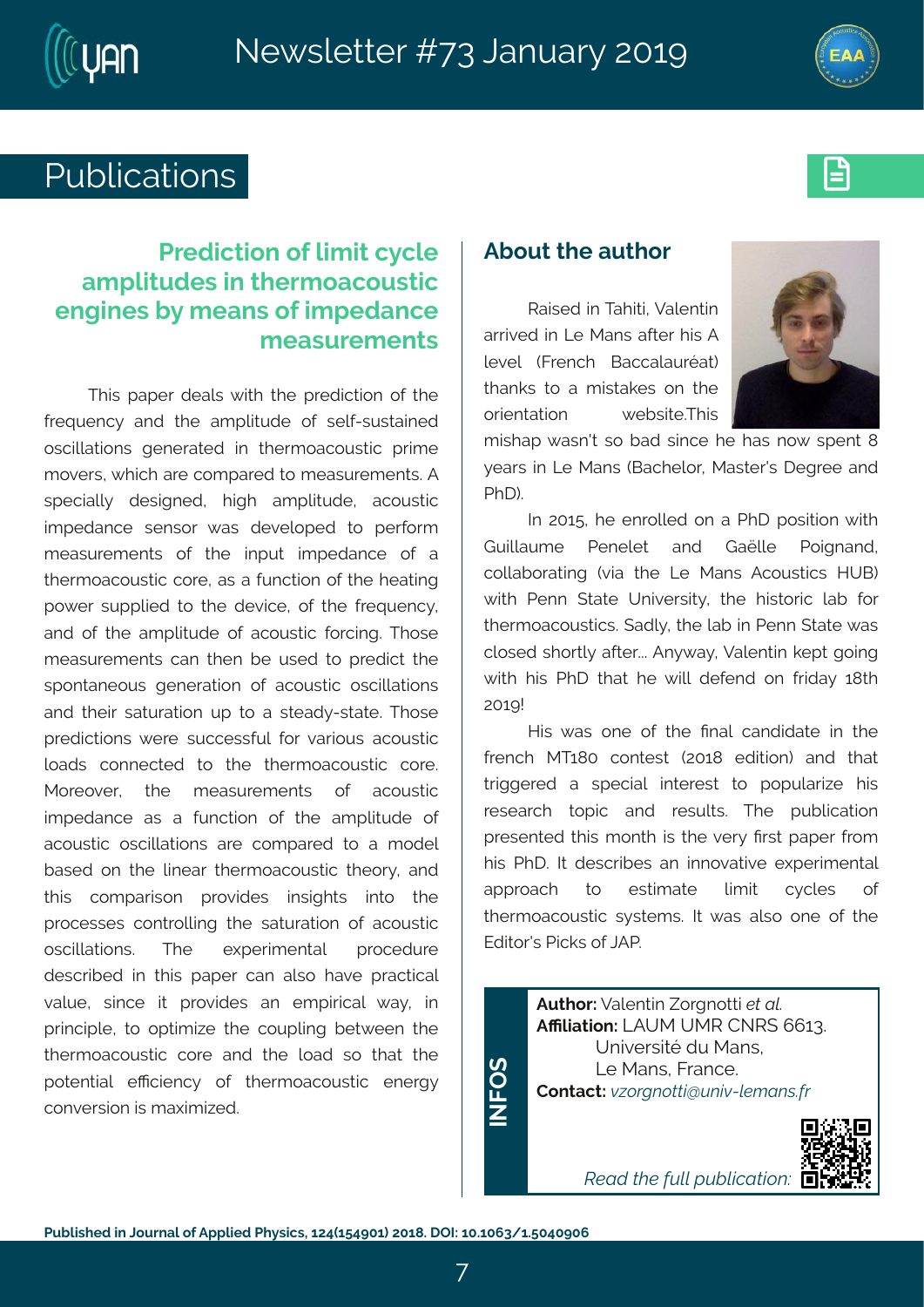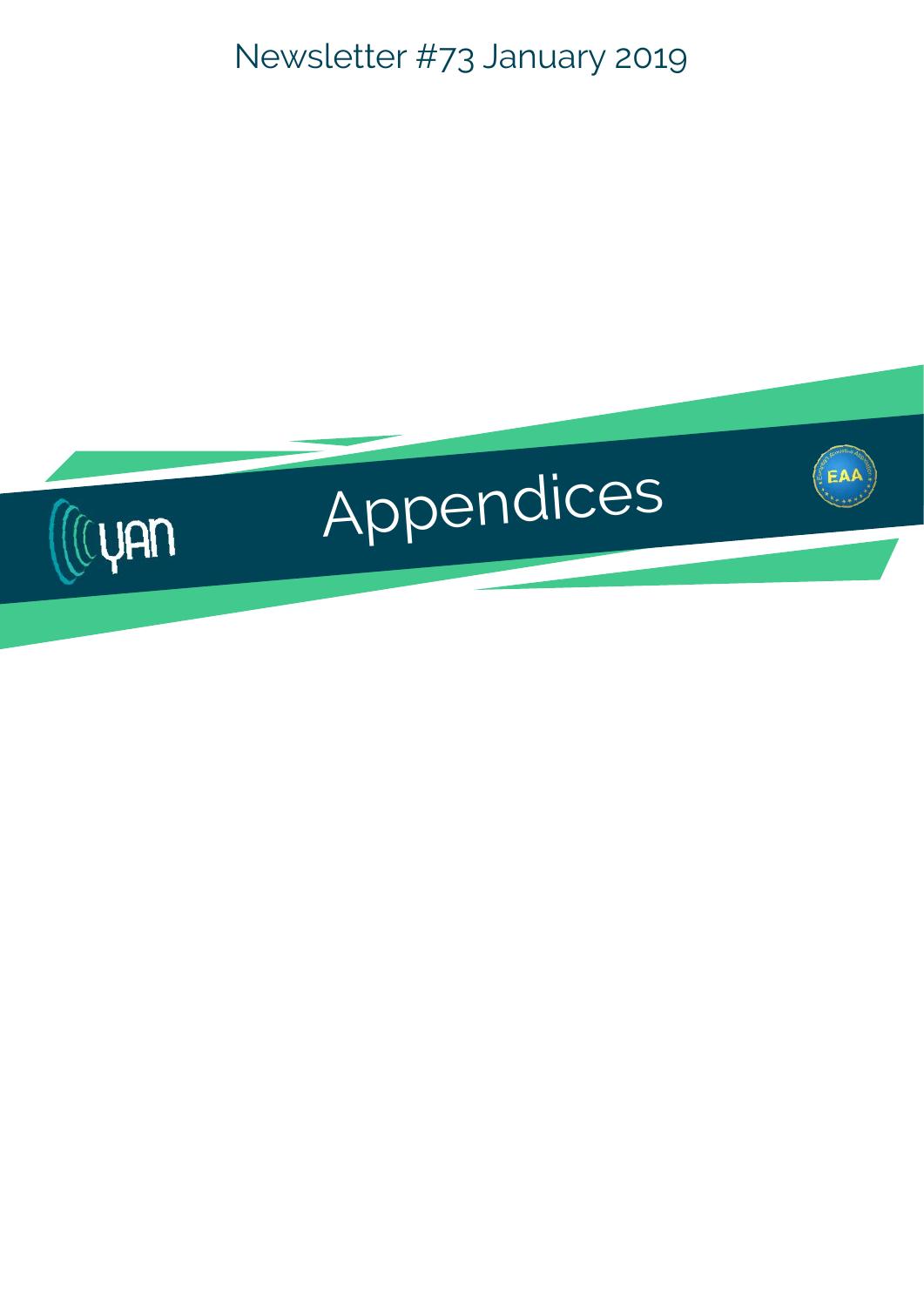

#### **Le Mans Université is recrutiting a Post-doctorant on the acoustics of electromechanical transducers**

#### **Context**

Noise emission remains one the main challenges for the development of commercial aviation. For the next generation of aircraft engines to be quieter and more fuel efficient, the performance of acoustics absorbers installed on these engines must be optimised. Traditional acoustic treatments are inefficient at low frequencies. To achieve sufficient absorption, they have to be large, which is often not acceptable in practical applications due to limitations in terms of space and weight. Developing new ways to absorb sound at low frequencies with small treatments is an active area of research.

This post-doctoral position is part of the research project SALUTE that aims to develop novel electro-mechanical treatments specifically for applications in aeronautics. Funded by the European Clean Sky 2 research programme, this is a partnership between the Laboratoire d'Acoustique de l'Université du Mans (LAUM in Le Mans, France) the École Centrale de Lyon, the FEMTO lab and the acoustics lab at the EPFL. The project will involve collaboration with researchers from these research labs as well as participation in national and international scientific conferences. The LAUM is one of the largest research labs in acoustics and hosts a large number of researchers and projects working on acoustic treatments, including several specialised experimental facilities.

#### **Missions**

The aim of this post-doctoral project is to develop computational models of the interactions between electro-mechanical actuators and sound fields with flow. These models will help design actuators that can absorb sound efficiently at low frequencies.

| <b>Activities</b> | Use existing computational models and develop new models to simulate<br>the behaviour of electro-mechanical transducers (two-dimensional models<br>will first be performed, and then three-dimensional models will also be<br>considered).<br>Interact with project partners to define the configurations to simulate and<br>analyse the results of the simulations.<br>Support the design of transducers in preparation for the manufacturing and<br>testing of acoustic liner samples. |
|-------------------|------------------------------------------------------------------------------------------------------------------------------------------------------------------------------------------------------------------------------------------------------------------------------------------------------------------------------------------------------------------------------------------------------------------------------------------------------------------------------------------|

#### **Skills**

- Applicants should have a PhD degree in acoustics or a related topic.
- Experience in computational modelling is highly recommended.
- We look for highly motivated applicants with excellent interpersonal, written and oral communication skills.
- Fluency in written and spoken English is mandatory. Proficiency in French would be a plus.

#### **Risks and obligations**

Travels to project meetings.

### **General information**

**Expected start date :** 7 January 2019

**Type of contract**: Post-doctoral **Contract length Contract length :** 18-month, full time

**Monthly gross salary :** 1797,75 €

**Workplace :** Laboratoire d'Acoustique de l'Université du Mans – UMR CNRS 6613

Le Mans Université – Direction des Ressources Humaines Avenue Olivier Messiaen 72085 LEMANS CEDEX 9 – 02 43 83 30 00 www.univ-lemans.fr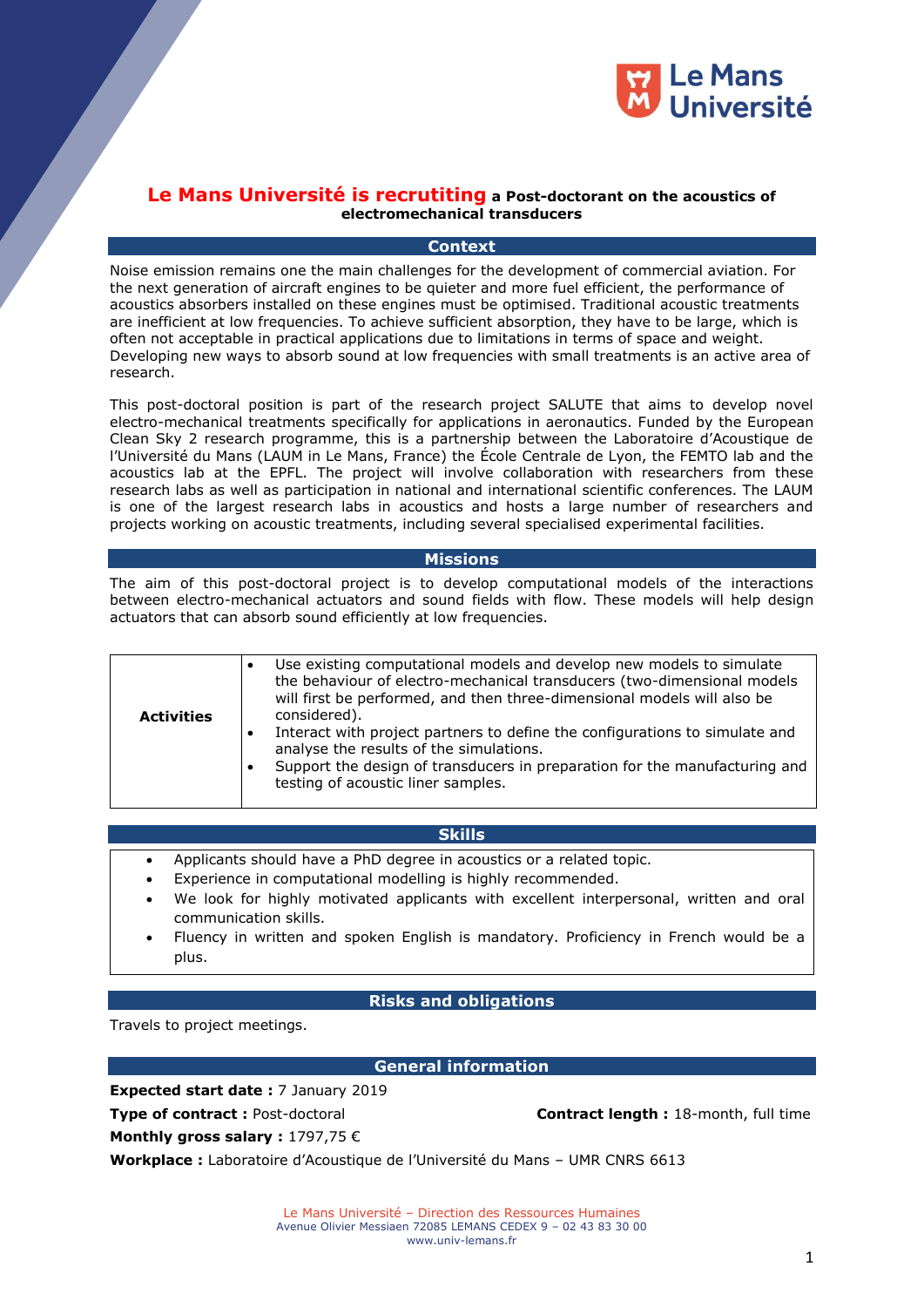#### **Scientific Responsible Name :** Gwenael GABARD

#### **Contact**

For further enquiries please contact Gwénaël Gabard (gwenael.gabard@univ-lemans.fr, +33 (0)2 4383 3553).

Your application must be sent by email, **no later than 18 December 2018**, to [gwenael.gabard@univ-lemans.fr](mailto:gwenael.gabard@univ-lemans.fr)

**Your application should include a detailed CV as well as a cover letter in English and French.**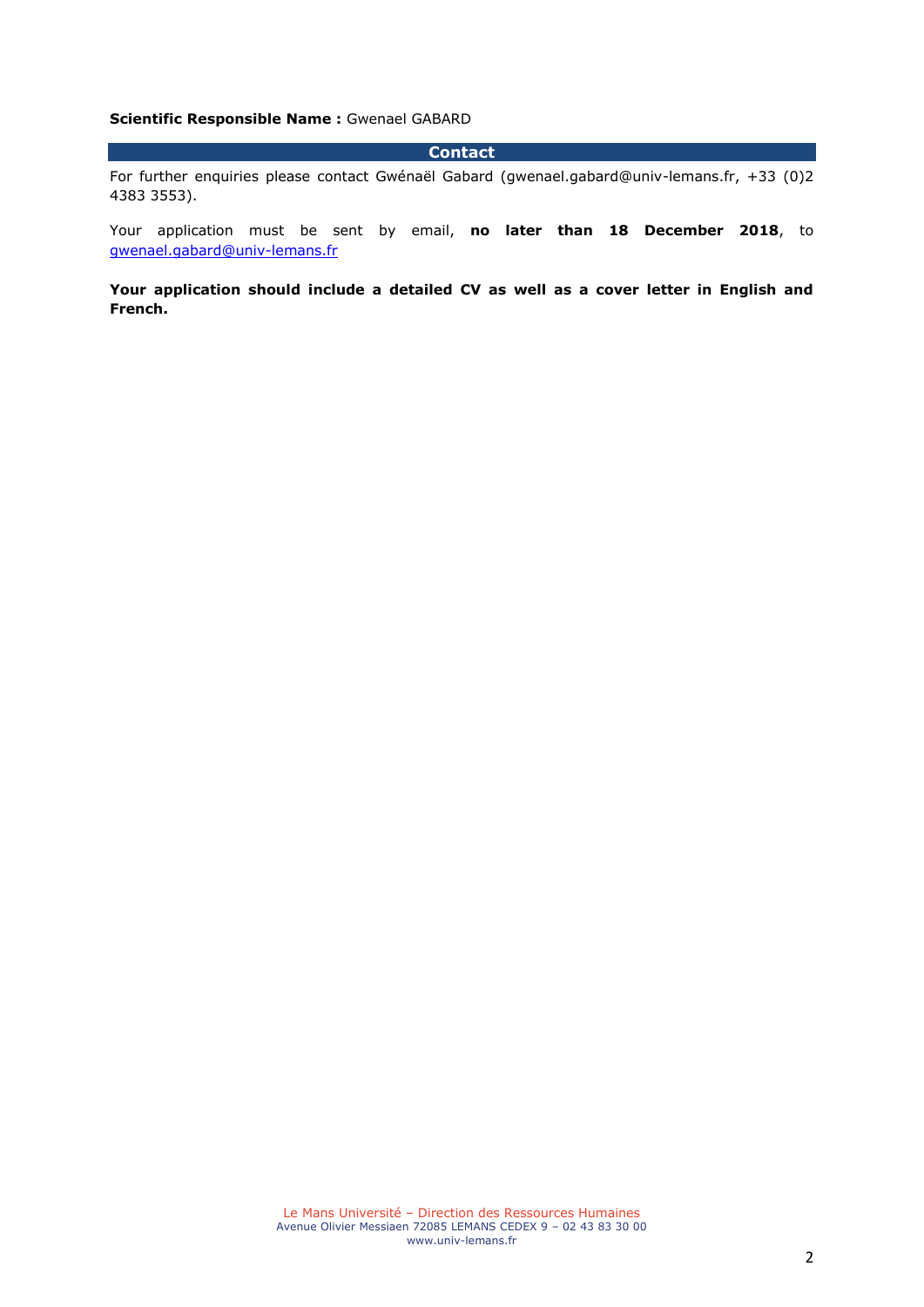

#### **Le Mans Université recrute une post-doctorante/un post-doctorant en Acoustique/Electro-acoustique**

#### **Le CNRS, l'école doctorale et la spécialité de l'école doctorale**

Au sein de l'Université Bretagne-Loire (UBL) qui regroupe 16 université ou instituts sur les régions Bretagne et Pays de la Loire, l'école doctorale (ED) Sciences pour l'Ingénieur (SPI) rassemble 14 thématiques de recherche (Acoustique, Robotique – Mécanique, Productique – Mécanique, Energétique-Thermique-Combustion, Génie Civil, Génie des Procédés et Bioprocédés, Génie Industriel, Procédés de Fabrication, Optimisation de Process et de produits, Génie Mécanique, Mécanique des Milieux Fluides, Mécanique des Solides, des Matériaux, des structures et des surfaces, Architecture et Etudes Urbaines, Génie des Matériaux, Génie électrique).

Le laboratoire de rattachement pour ce contrat post-doctorant est le Laboratoire d'Acoustique de l'Université du Mans. Le LAUM est une Unité Mixte de Recherche de l'Université du Mans et du CNRS (UMR 6613). L'effectif du laboratoire est d'environ 160 personnes (enseignants-chercheurs, chercheurs, IATOS, ITA, doctorants, post doctorants et invités).

Les activités du Laboratoire sont centrées principalement sur l'acoustique « de l'audible » mais le laboratoire a intégré depuis quelques années de nouveaux thèmes de recherche dans le domaine des vibrations et des ultrasons.

Les études portent sur la propagation des ondes dans les fluides (au repos ou en écoulement) et dans les solides (matériaux poreux, granulaires ou composites, structures vibrantes) ainsi que sur les mécanismes de couplage. Elles ont avant tout pour objet de comprendre les phénomènes physiques mis en jeu en privilégiant le développement de modèles analytiques et d'études expérimentales associés aux simulations numériques nécessaires.

Les recherches sont effectuées dans le cadre de trois équipes spécialisées sur des thématiques complémentaires :

- Matériaux
- **Transducteurs**
- Vibrations, Acoustique Guidée et Écoulement

#### **Contexte**

Ce contrat Post-Doctoral financé par le contrat européen SALUTE (Smart Acoustic Lining for UHBR Technologies Engines) fait partie des actions de recherche du LAUM en aéro-acoustique visant à réduire le bruit des avions (MACIA , ARTEM, SALUTE).

Les encadrants seront Stéphane Durand, MCF-HDR et Gwenael Gabard, MCF HDR.

*Context :*

Noise emission remains one the main challenges for the development of commercial aviation. For the next generation of aircraft engines to be quieter and more fuel efficient, the performance of acoustics absorbers installed on these engines must be optimised. This post-doctoral position is part of the research project SALUTE that aims to develop novel electro-mechanical treatments specifically for applications in aeronautics. Funded by the European Clean Sky 2 research programme, this is a partnership between the Laboratoire d'Acoustique de l'Université du Mans (LAUM in Le Mans, France) the École Centrale de Lyon, the FEMTO lab and the acoustics lab at the EPFL. The project will involve collaboration with researchers from these research labs as well as participation in national and international scientific conferences. The LAUM is one of the largest research labs in acoustics and hosts a large number of researchers and projects working on acoustic treatments, including several specialised experimental facilities.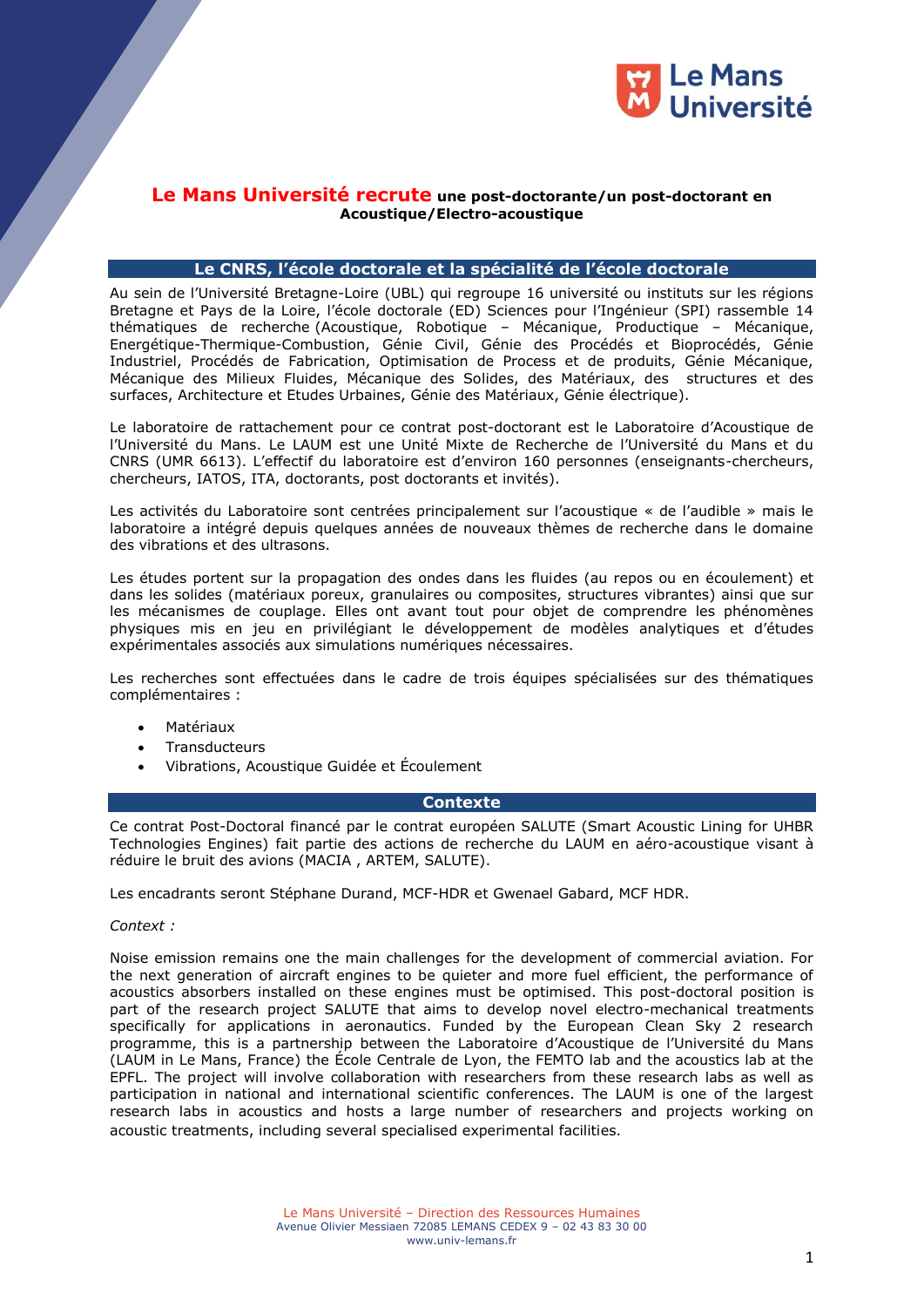**Missions**

Applications are invited for an 18-month post-doctoral position to work on novel acoustic treatments with applications to aircraft engines at the LAUM (Laboratoire d'Acoustique de l'Université du Mans).

Traditional acoustic treatments are inefficient at low frequencies. To achieve sufficient absorption, they have to be large, which is often not acceptable in practical applications due to limitations in terms of space and weight. Developing new ways to absorb sound at low frequencies with small treatments is an active area of research. The aim of this post-doctoral project is to develop electromechanical actuators that can absorb sound efficiently at low frequencies. In a first stage, these MEMS actuators will be designed to operate in a flow acoustics rig. In a second stage, the acoustic treatment will be optimised for a small-scale rig of a turbofan engine.

#### **Profil recherché**

#### **Formation :**

Une formation solide en acoustique et vibrations ainsi qu'une formation dans le domaine des capteurs et transducteurs sont demandées. Des connaissances en électronique et automatique seront un plus. Une formation en mécanique sera également nécessaire pour la conception et le suivi de fabrication des pièces et dispositifs mécaniques nécessaires au projet.

#### **Compétences :**

- Pour le développement des modèles la maîtrise des modèles à constantes localisées, des modèles par éléments finis (COMSOL, …) et des bases de programmation en python sont demandées.
- Une certification d'un niveau B2 en anglais est requise pour la communication avec les autres partenaires dans le cadre du projet (contrat européen).
- Qualité rédactionnelle, capacité à formuler et conduire un projet scientifique
- Aptitude à travailler en équipe tant au sein du laboratoire qu'au sein du projet SALUTE.
- Travailler de manière autonome tout en rendant compte régulièrement de l'avancée de ses travaux, par exemple par le biais de rapports réguliers et/ou de présentations.
- Capacités à rédiger dans un français correct et exempt de fautes d'orthographe et de grammaire.
- Capacités organisationnelles attendues pour la gestion du déroulement du contrat, la fourniture des rapports et la planification des différentes actions de recherche, au sein du laboratoire et avec les autres acteurs du projet SALUTE.
- Aptitude à communiquer au sein de l'équipe du laboratoire (interaction avec les personnels techniques et administratifs, avec les autres doctorants, les chercheurs et les enseignants-chercheurs, mais également avec les collègues des autres laboratoires) et au sein du groupe des membres du projet SALUTE. Des communications de type vulgarisation vers le public sont également à prévoir (journées portes ouvertes, nuit des chercheurs, …).
- Esprit critique et capacités d'analyse et de synthèse afin d'aller à l'essentiel et de déterminer rapidement les pistes de recherche à suivre. Elle/Il saura apprendre afin de développer de nouvelles compétences si besoin.

#### *Profile :*

- *Applicants should have a PhD degree in (electro)-acoustics, preferably with a multidisciplinary engineering background.*
- *Experience in micro-manufacturing and/or sensor design is highly recommended.*
- We look for highly motivated applicants with excellent interpersonal, written and oral *communication skills.*
- *Knowledge of lumped element modelling and finite-element modelling would be beneficial.*